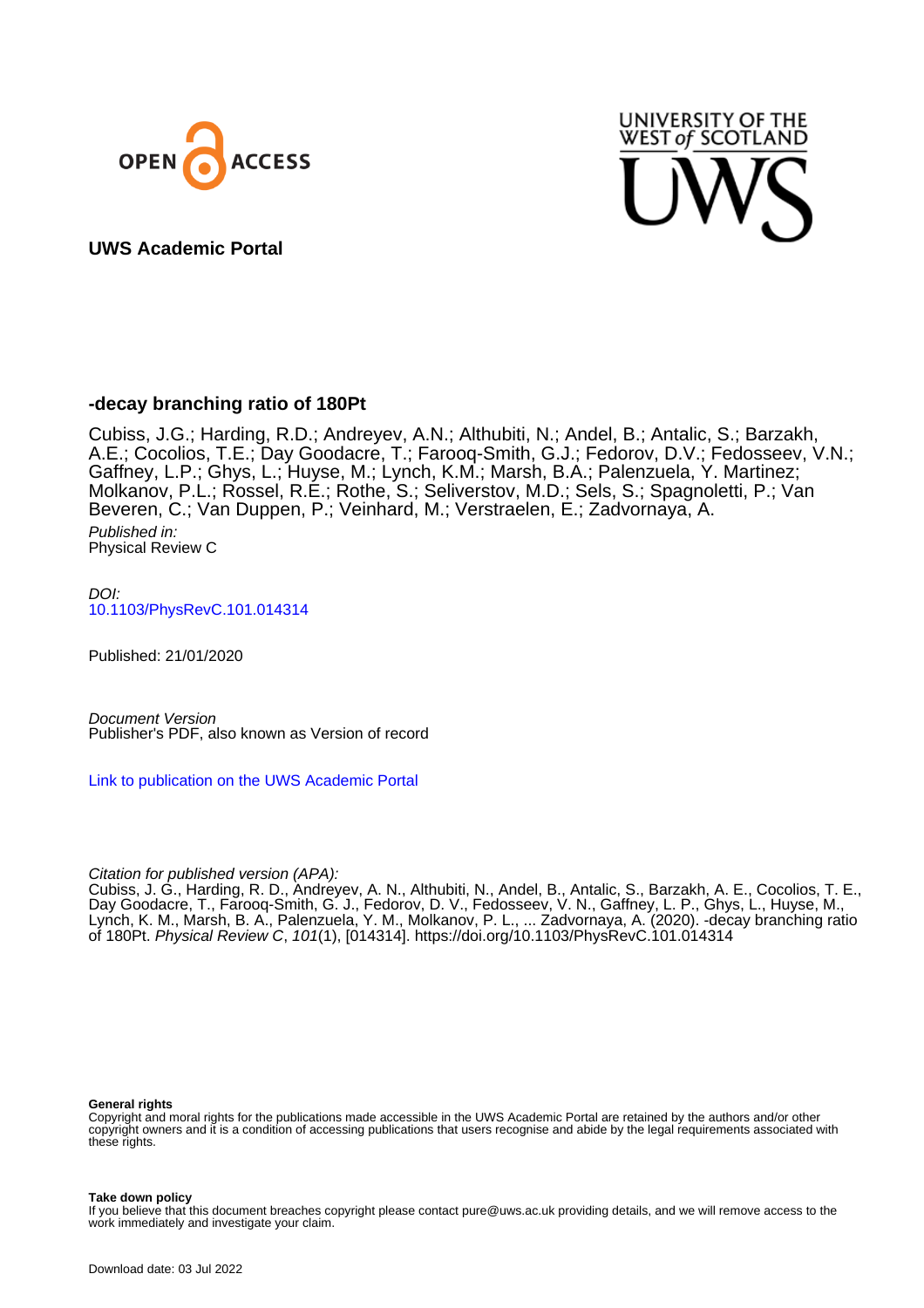# *α***-decay branching ratio of 180Pt**

J. G. Cubiss  $\bigcirc$  $\bigcirc$  $\bigcirc$ [,](https://orcid.org/0000-0002-2034-0358) <sup>1,\*</sup> R. D. Harding, <sup>1,2</sup> A. N. Andreyev, <sup>1,3</sup> N. Althubiti, <sup>4,5</sup> B. Andel  $\bigcirc$ , 6,7 S. Antalic  $\bigcirc$ , 6 A. E. Barzakh, 8 T. E. Cocolio[s](https://orcid.org/0000-0002-0456-7878)  $\bullet$ [,](https://orcid.org/0000-0001-8767-1445)<sup>7,4</sup> T. Da[y](https://orcid.org/0000-0002-2938-3696) Goodacre,<sup>4,2,†</sup> G. J. Farooq-Smith,<sup>4,7</sup> D. V. Fedorov,<sup>8</sup> V. N. Fedosseev  $\bullet$ ,<sup>2</sup> L. P. Gaffney  $\bullet$ ,<sup>9,7,‡</sup> L. Ghys,<sup>10,7</sup> M. Huyse,<sup>7</sup> K. M. Lynch,<sup>2</sup> B. A. Marsh,<sup>2</sup> Y. Martinez Palenzuela,<sup>7</sup> P. L. Molkanov,<sup>8</sup> R. E. Rossel,<sup>2,11</sup>

S. Rothe[,](https://orcid.org/0000-0002-7674-989X) <sup>2</sup> M. D. Seliverstov  $\bullet$ , <sup>8</sup> S. Sels  $\bullet$ , <sup>7, §</sup> P. Spag[n](https://orcid.org/0000-0002-5053-7370)oletti  $\bullet$ , <sup>9</sup> C. Van Beveren, <sup>7</sup> P. Van Duppen  $\bullet$ , <sup>7</sup>

M. Veinhard, $^2$  E. Verstraelen, $^7$  and A. Zadvornaya $^{7,||}$ 

<sup>1</sup>*Department of Physics, University of York, York YO10 5DD, United Kingdom*

<sup>2</sup>*CERN, CH-1211 Geneve 23, Switzerland*

<sup>3</sup>*Advanced Science Research Center (ASRC), Japan Atomic Energy Agency (JAEA), Tokai-mura, Ibaraki 319-1195, Japan*

<sup>4</sup>*School of Physics and Astronomy, The University of Manchester, Manchester M13 9PL, United Kingdom*

<sup>5</sup>*Physics Department, Faculty of Science, Jouf University, Aljouf, Saudi Arabia*

<sup>6</sup>*Department of Nuclear Physics and Biophysics, Comenius University in Bratislava, 84248 Bratislava, Slovakia*

<sup>7</sup>*KU Leuven, Instituut voor Kern - en Stralingsfysica, B-3001 Leuven, Belgium*

<sup>8</sup>*Petersburg Nuclear Physics Institute, NRC Kurchatov Institute, Gatchina 188300, Russia*

<sup>9</sup>*School of Engineering and Computing, University of the West of Scotland, Paisley PA1 2BE, United Kingdom*

<sup>10</sup>*Belgian Nuclear Research Center SCK•CEN, Boeretang 200, B-2400 Mol, Belgium*

<sup>11</sup>*Institut für Physik, Johannes Gutenberg-Universität, 55122 Mainz, Germany*

 $\bigcirc$ (Received 6 October 2019; published 21 January 2020)

A study of the 180Hg decay chain performed at the CERN-ISOLDE facility has allowed the ground-state–to– ground-state  $\alpha$  decay of <sup>180</sup>Pt to be investigated. A more precise  $\alpha$ -decay branching ratio of  $b_\alpha(^{180}Pt) = 0.52(5)\%$ has been deduced. The reduced α-decay width calculated using the new value provides a more consistent picture of the systematics for  $J^{\pi} = 0^+ \rightarrow 0^+$  ground-state–to–ground-state state  $\alpha$  decays of neutron-deficient, eveneven platinum isotopes.

DOI: [10.1103/PhysRevC.101.014314](https://doi.org/10.1103/PhysRevC.101.014314)

## **I. INTRODUCTION**

Alpha decay is a useful probe for studying the underlying structures of nuclei involved in the process. For example, reduced  $\alpha$ -decay widths  $(\delta_{\alpha}^2)$  are particularly sensitive to the overlap in wave function between the initial and final states connected by the decay [\[1\]](#page-4-0). These may be calculated, for instance, using the Rasmussen approach [\[2\]](#page-4-0), which requires experimental  $\alpha$ -decay energies and partial half-lives. The latter are dependent on  $\alpha$ -decay branching ratios ( $b_{\alpha}$ ), which are often challenging to measure in nuclei with small  $b_{\alpha}$  values

due to only low statistics and/or the presence of more intense α decays.

In this work, we report on a more precise  $b_{\alpha}$  for the  $180$ Pt ground state (g.s.). This value was extracted from decay data recorded during the same experiment as described in Refs. [\[3,4\]](#page-4-0).

The currently accepted value  $b_{\alpha}$  (<sup>180</sup>Pt)  $\approx 0.3\%$  came from a study by Siivola [\[5\]](#page-4-0), in which <sup>180</sup>Pt was produced in <sup>16</sup>O +  $^{170,172}$ Yb,  $^{19}F + ^{169}Tm$ , and  $^{20}Ne + ^{162}Er$  fusion-evaporation reactions. The  $b_{\alpha}$  values for several platinum isotopes were deduced by comparing measured  $\alpha$ -decay intensities to expected production yields, based on similar heavy-ion reactions studied in the rare-earth region. Due to this approach, the extracted value of  $b_\alpha(^{180}Pt) \approx 0.3\%$  had a large uncertainty factor of  $3-5$  [\[5\]](#page-4-0).

## **II. EXPERIMENT**

A detailed description of the experiment can be found in Refs. [\[3,4\]](#page-4-0), while only the information pertinent to the present work is provided here. In our study, <sup>180</sup>Pt was produced in the <sup>180</sup>Hg  $\rightarrow$  <sup>180</sup>Au  $\rightarrow$  <sup>180</sup>Pt  $\beta$ -decay chain, shown in Fig. [1.](#page-2-0) An isotopically pure ion beam of  $180$ Hg was produced at the ISOLDE facility [\[13,14\]](#page-4-0) through spallation reactions induced by a 1.4-GeV proton beam impinged upon a molten lead target, followed by a three-step, resonance laser ionization

<sup>\*</sup>james.cubiss@york.ac.uk

<sup>†</sup>Present address: TRIUMF, 4004 Wesbrook Mall, Vancouver, BC, Canada V6T 2A3.

<sup>‡</sup>Present address: Oliver Lodge Laboratory, University of Liverpool, Liverpool L69 7ZE, United Kingdom.

<sup>§</sup>Present address: CERN, CH-1211 Geneve 23, Switzerland.

<sup>-</sup>Present address: Department of Physics, University of Jyväskylä, P.O. Box 35, SF-40351, Finland.

*Published by the American Physical Society under the terms of the [Creative Commons Attribution 4.0 International](https://creativecommons.org/licenses/by/4.0/) license. Further distribution of this work must maintain attribution to the author(s) and the published article's title, journal citation, and DOI.*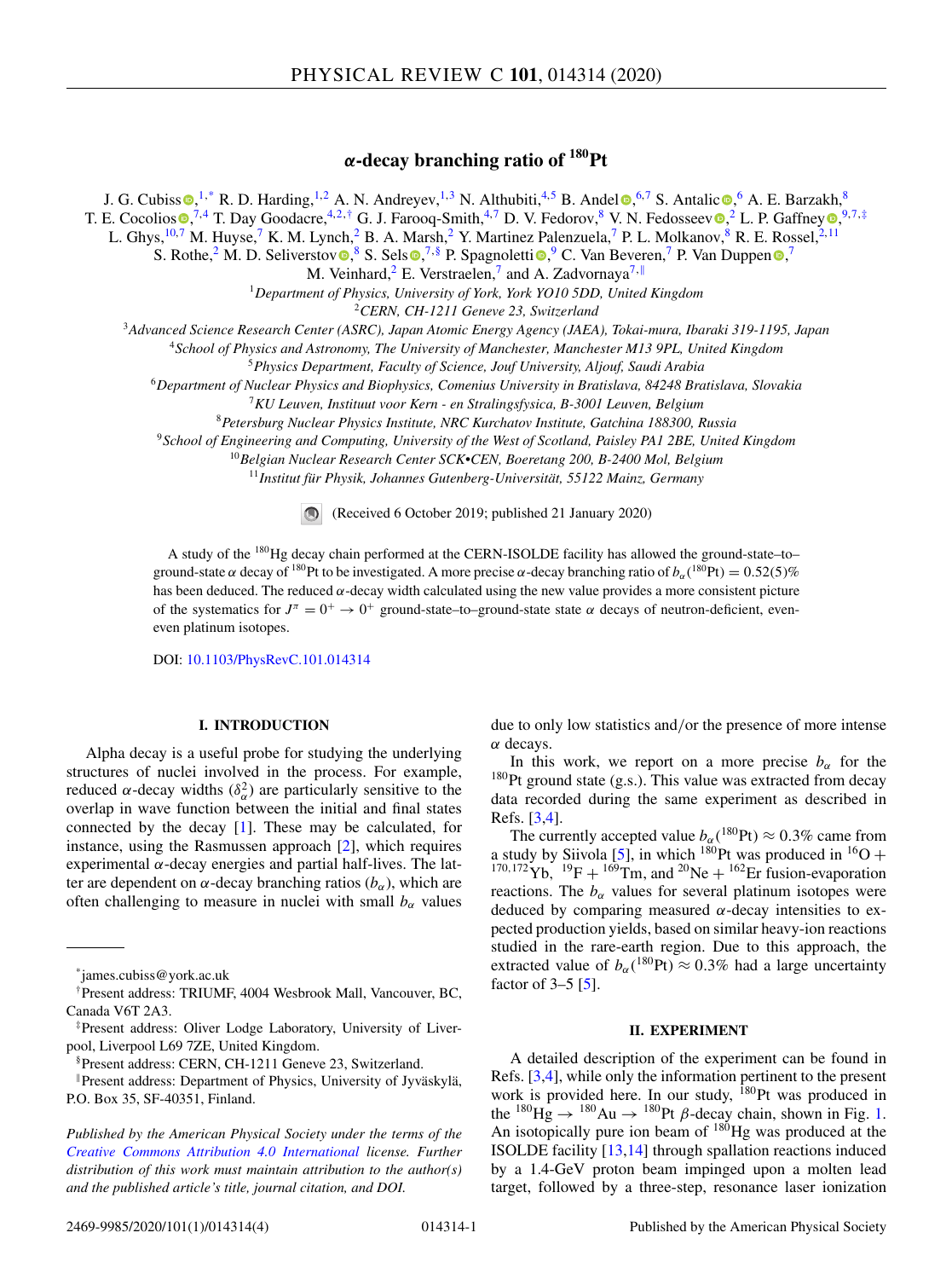<span id="page-2-0"></span>

FIG. 1. Schematic of the  $180$ Hg decay chain, showing the isotopes and  $\alpha$ -decay energies important to the present work. The  $b_\alpha$  (<sup>180</sup>Pt) = 0.52(5)% value is taken from the results of our study (see Sec. III), and  $E_{\alpha}({}^{180}Pt) = 5160(5) \text{ keV}$  is from Ref. [\[6\]](#page-4-0). All other data are taken from Refs. [\[7–12\]](#page-4-0).

process in the VADLIS [\[15,16\]](#page-4-0) in order to selectively ionize the mercury atoms of interest. The ions were extracted and accelerated by a 30-kV potential difference, and separated according to their mass-to-charge ratio by the ISOLDE general purpose separator.

The  $180$ Hg ion beam was then delivered to the Windmill system [\[17,18\]](#page-4-0) for decay measurements. The beam entered the Windmill through the central hole of an annular silicon detector (Si1), and was implanted into one of ten,  $20-\mu g$  cm<sup>-2</sup>thick carbon foils mounted upon a rotatable wheel. A second silicon detector (Si2) was placed a few millimeters behind the foil being irradiated. The data presented in the current work were taken in runs where the wheel was not rotated to avoid loss of activity during the dedicated  $b_\alpha$  measurements. Furthermore, due to the specific conditions during this measurement, only events recorded in Si2 were used in the following analysis. The full width at half maxima of the  $\alpha$ decay peaks recorded by Si2 within the  $E_\alpha = 5000-6200$ -keV region of interest were ≈30 keV.

The energy calibration for Si2 was performed using  $E_{\alpha}$ (<sup>180</sup>Hg) = 6119(4) keV [\[19\]](#page-4-0) and  $E_{\alpha}$ (<sup>180</sup>Pt) = 5160(5) keV for the g.s.-to-g.s. decay of  $180$ Pt. The latter was deduced in our recent study of gold isotopes and will be discussed in Ref. [\[6\]](#page-4-0). Our new value differs significantly from  $E_\alpha(^{180}Pt) =$ 5140(10) keV reported by Siivola [\[5\]](#page-4-0) but has a higher precision. In addition to the energy calibration, our  $E_\alpha(^{180}\text{Pt})$  value will be used in the  $\delta_{\alpha}^2$  calculations presented in Sec. [IV.](#page-3-0)

#### **III. RESULTS**

Figure  $2(a)$  shows the singles  $\alpha$ -decay spectrum recorded by Si2. The spectrum readily illustrates the purity of the  $180$ Hg beam, as only the decays of  $180$ Hg, its daughter and its granddaughter nuclei are seen.

The two most intense peaks in Fig.  $2(a)$  belong to the well-known decays of <sup>180</sup>Hg  $[E_{\alpha} = 6119(4) \text{ keV}]$  [\[19\]](#page-4-0) and <sup>176</sup>Pt [ $E_\alpha = 5753(3)$  keV] [\[8\]](#page-4-0). The low-intensity  $E_\alpha(^{180}Hg) =$ 5862(5) keV fine-structure (f.s.) decay is also visible [\[20\]](#page-4-0). The



FIG. 2. (a) Energy spectrum of singles  $\alpha$ -decay events measured in Si2 at  $A = 180$ , (b) zoomed view of the 4900–5400-keV region, fitted with a linear background plus two Crystal Ball functions (red line), the individual contributions from the  $\alpha$  decays of <sup>172</sup>Os and  $180$ Pt are shown by the blue lines, (c) the residual between the fit and the data shown in panel (b). The main  $\alpha$ -decay peaks are labeled with the corresponding isotope and  $\alpha$ -particle energies.

structure seen in the  $E_\alpha = 5460 - 5560$ -keV region is due to the f.s.  $\alpha$  line of <sup>176</sup>Pt  $[E_{\alpha} = 5530(3) \text{ keV}]$  [\[12\]](#page-4-0) and the complex f.s. decay of  $^{180}$ Au [\[6,20,21\]](#page-4-0). The  $\alpha$ -decay peak of  $^{180}$ Pt is seen to be partially overlapping with the  $5106(4)$ -keV  $172$ Os  $\alpha$ -decay peak [\[12\]](#page-4-0). The two peaks lie on top of a significant background from the low-energy tails of the higher-energy and higher-intensity  $\alpha$  decays of <sup>176</sup>Pt and <sup>180</sup>Hg.

The g.s.-to-g.s.  $b_\alpha$ <sup>(180</sup>Pt) value was deduced by using the number of <sup>180</sup>Hg  $\alpha$  decays in Fig. 2,  $N_{\alpha}$  (<sup>180</sup>Hg), to calculate the number of  $\beta$  decays feeding to <sup>180</sup>Au and then to <sup>180</sup>Pt (see decay scheme in Fig. 1). This approach treats the number of  $180$ Au and  $180$ Hg  $\beta$  decays as approximately equal, as the correction for the small <sup>180</sup>Au  $\alpha$ -decay branch  $[b_{\alpha}({}^{180}Au) \approx$ 0.6% taken from Ref.  $[6]$ <sup>1</sup> is negligible compared to the statistical error on  $N_\alpha$  (<sup>180</sup>Pt) extracted from Fig. 2 ( $\approx 10\%$ ). Thus,  $N_\alpha$ <sup>(180</sup>Hg) and  $N_\alpha$ <sup>(180</sup>Pt) may be directly compared in order to calculate  $b_{\alpha}$  (<sup>180</sup>Pt), such that

$$
b_{\alpha}({}^{180}\text{Pt}) = \frac{N_{\alpha}({}^{180}\text{He})}{\frac{N_{\alpha}({}^{180}\text{He})}{b_{\alpha}({}^{180}\text{He})}(1 - b_{\alpha}({}^{180}\text{He}))},\tag{1}
$$

where  $b_{\alpha}$  (<sup>180</sup>Hg) = 48(2)% [\[11,12\]](#page-4-0).

To evaluate  $N_\alpha$  (<sup>180</sup>Pt), the  $E_\alpha = 4900-5900$ -keV region of Fig. 2(b) was fitted with the ROOT Minuit minimizer [\[22\]](#page-4-0), using a binned-likelihood method. A linear function was used to model the background and Crystal Ball functions [\[23–25\]](#page-4-0), which shared the same set of parameters to describe the width and tails of the peaks were used for the  $180$ Pt and

<sup>&</sup>lt;sup>1</sup>A study at SHIP [\[21\]](#page-4-0) deduced a lower limit of  $b_{\alpha}$  (<sup>180</sup>Au) > 1.8%. However, this limit was calculated using the  $b_\alpha(^{180} \text{Pt}) \approx 0.3\%$  value with the factor of 3–5 uncertainty [\[5\]](#page-4-0). Furthermore, the expression used to calculate  $b_\alpha$  (<sup>180</sup>Au) was incorrect (see Table 2 in Ref. [\[21\]](#page-4-0)), as confirmed in private communications with the authors of the study.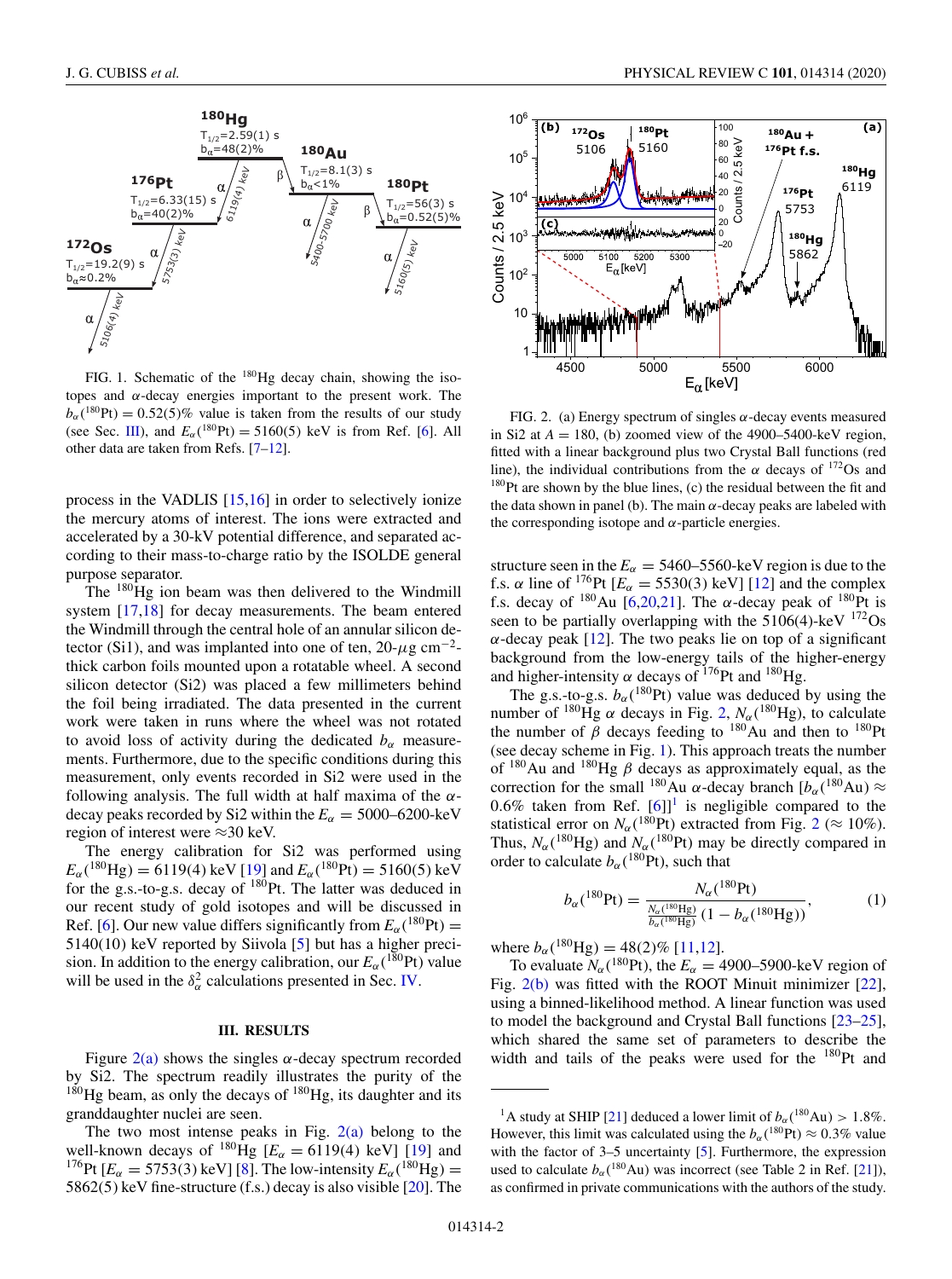<span id="page-3-0"></span>

FIG. 3. Reduced  $\alpha$ -decay widths for  $J^{\pi} = 0^+ \rightarrow 0^+$ , g.s.-to-g.s. decays of even-*A* platinum  $(\bullet)$ , mercury  $(\blacktriangle)$ , and lead  $(\blacksquare)$  isotopes, calculated using the Rasmussen approach [\[2\]](#page-4-0) with data taken from Refs. [\[8–12,26,27\]](#page-4-0). The open star is the  $\delta_{\alpha}^{2}$ (<sup>180</sup>Pt) calculated using the results from the present work and Ref. [\[6\]](#page-4-0).

<sup>172</sup>Os α-decay peaks. The red line in Fig. [2\(b\)](#page-2-0) shows the result of the fitting procedure, the blue lines represent the contributions from the <sup>180</sup>Pt and <sup>172</sup>Os  $\alpha$  decays. Figure [2\(c\)](#page-2-0) shows the residual between the result of the fitting procedure and the data shown in Fig. [2\(b\).](#page-2-0) The  $N_\alpha$ (<sup>180</sup>Hg) value was assessed in a similar way, however we assumed backgroundfree conditions. Using the results from the fitting procedure a value of  $b_{\alpha}({}^{180}Pt) = 0.52(5)\%$  was deduced.

# **IV. DISCUSSION**

The reduced widths of  $J^{\pi} = 0^+ \rightarrow 0^+$  g.s.-to-g.s. decays of even-*A* platinum isotopes calculated using the Rasmussen approach  $[2]$  are shown in Fig. 3, along with those for even-*A* mercury and lead isotopes. The open star represents  $\delta_{\alpha}^{2}$ (<sup>180</sup>Pt) = 101(13) keV, calculated using the *b<sub>α</sub>* value from the current work and  $E_\alpha = 5160(5)$  keV from Ref. [\[6\]](#page-4-0).

In general, Fig. 3 displays the expected behavior (see Fig. 3 in Ref. [\[28\]](#page-4-0) and Fig. 4 in Ref. [\[29\]](#page-4-0)), whereby the  $\delta_{\alpha}^{2}(0_{g.s.}^{+} \rightarrow$  $0<sub>g.s.</sub>$ ) values, or equivalently the  $\alpha$ -particle preformation probabilities, decrease as the proton number approaches  $Z = 82$ . This trend was interpreted in Ref. [\[28\]](#page-4-0) as an effect of the  $Z =$ 82 shell closure on the  $\alpha$ -decay process. As further shown in Ref.  $[29]$ , the  $N = 126$  shell closure displays a similar influence, whereby  $\delta_{\alpha}^2$  values at  $N = 126$  are the smallest along an isotopic chain and an increase followed by a saturation in  $\delta_{\alpha}^2$ is observed as *N* reduces towards and beyond the  $N = 104$ midshell.

Our new  $\delta_{\alpha}^2$ (<sup>180</sup>Pt) value is first of all in better agreement with these systematics than  $\delta_{\alpha}^2({}^{180}Pt) = 74$  keV calculated using the data from Ref. [\[5\]](#page-4-0). Furthermore, the new value

reveals that as expected [\[29\]](#page-4-0) the  $\delta_{\alpha}^2$  for platinum isotopes is saturated in the  $88 \leq N \leq 104$  region, with near-constant values of  $\delta_{\alpha}^2 \approx 113$  keV.

One noticeable feature in Fig. 3 is the  $\delta_{\alpha}^2 =$ 156(10)-keV value for <sup>178</sup>Pt ( $N = 100$ ) which is  $\approx 30\%$ larger than those of other platinum isotopes in the saturation region. The  $T_{1/2}$ (<sup>178</sup>Pt) [\[30–32\]](#page-4-0) and  $b_{\alpha}$ (<sup>178</sup>Pt) [\[33,34\]](#page-4-0) values from different studies are consistent with one another, which suggests that the experimental  $\delta_{\alpha}^2$ (<sup>178</sup>Pt) value is reliable. Therefore the jump in  $\delta_{\alpha}^2$  could possibly be related to the change in deformation when going from  $178$ Pt to  $180$ Pt [\[35\]](#page-4-0), and related to the possible change in the configuration mixing in the corresponding ground states [\[20,36,37\]](#page-4-0). Alternatively, this could be a sign of evolving nuclear structures between the  $\alpha$ -decay daughter nuclei,  $^{174,176}Os.$ 

In addition to the large  $\delta_{\alpha}^2$  (<sup>178</sup>Pt) value, the other noticeable features of the platinum chain in Fig. 3 are the sizable error bars on  $\delta_{\alpha}^2({}^{184,186}_{\alpha}Pt)$  ( $N = 106, 108$ ). More precise measurements of  $b_\alpha$ <sup>(184,186</sup>Pt) are required in order to determine whether there is a smooth transition towards the saturated  $\delta_{\alpha}^2$ values, as would usually be expected.

## **V. CONCLUSION**

Decay data recorded at the CERN-ISOLDE facility have been used to deduce a more precise value of  $b_\alpha(^{180}Pt) =$  $0.52(5)\%$ . This value has been used to calculate the reduced width of the  $^{180}$ Pt g.s.-to-g.s.  $\alpha$  decay, which is in better agreement with the  $\delta_{\alpha}^2$  systematics in the region than the value calculated using the current literature value.

### **ACKNOWLEDGMENTS**

We would like to thank the ISOLDE collaboration and technical staff for providing excellent assistance during the experiment. This project has received funding from the European Union's Horizon 2020 research and innovation program and the Seventh Framework Programme for Research and Technological Development under Grant Agreements No. 262010 (ENSAR), No. 654002 (ENSAR2), No. 267194 (CO-FUND), No. 289191 (LA3NET), and No. 654002 (ERC-2011- AdG-291561-HELIOS). This work was supported by RFBR according to Research Project No. 19-02-00005, by the Slovak Grant Agency VEGA (Contract No. 1/0532/17), Slovak Research and Development Agency (Contract No. APVV-14- 0524), by FWO-Vlaanderen (Belgium), by GOA/2010/010 (BOF KU Leuven), and by the IAP Belgian Science Policy (BriX network P7/12). This project was partially funded by a grant from the UK Science and Technology Facilities Council (STFC): Consolidated Grant No. ST/L005794/1. S.S. acknowledges a SB Ph.D. grant from the former Belgian Agency for Innovation by Science and Technology (IWT), now incorporated in FWO-Vlaanderen. L.P.G. acknowledges FWO-Vlaanderen (Belgium) as an FWO Pegasus Marie Curie Fellow.